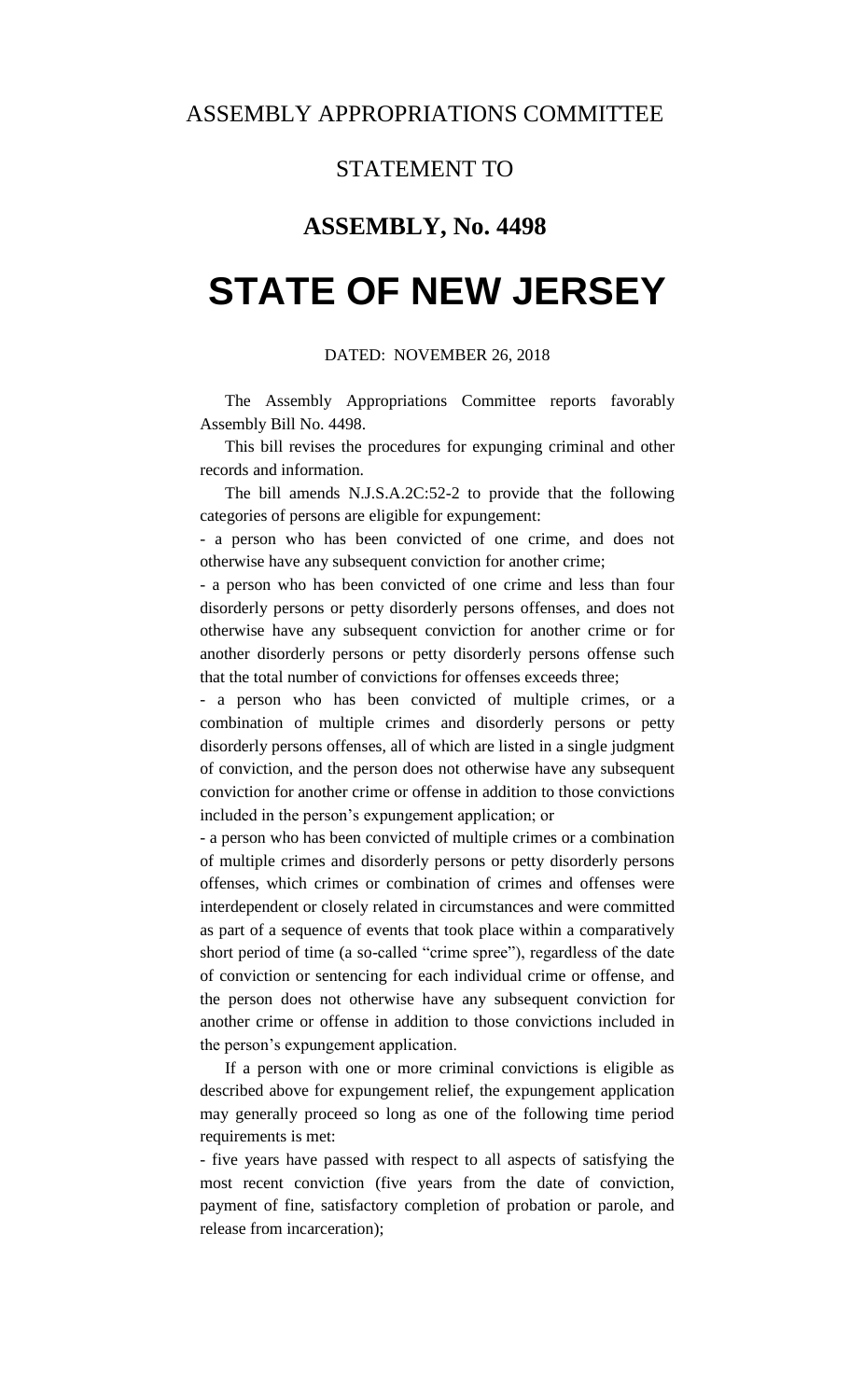- the payment of a fine, which is currently subject to collection under the State's comprehensive enforcement program established pursuant to P.L.1995, c.9 (C.2B:19-1 et seq.), is not yet satisfied due to reasons other than willful misconduct, but the five-year time requirement is otherwise met.

- the fine is satisfied, but five years have not passed since doing so, and the five-year time requirement is otherwise met; or

- at least four but less than five years have passed with respect to all aspects of satisfying the conviction (this expedited expungement would also require the person to show that it is in the public interest to permit such expungement). Under the bill, in that instance, the court shall provide for the entry of civil judgment in the name of the State Treasurer and transfer the collection and disbursement responsibility to the State Treasurer for the outstanding amount in accordance with section 8 of P.L.2017, c.244 (C.2C:52-23.1).

The bill further amends N.J.S.A.2C:52-2 to provide for a "clean slate" expungement. Under this provision, in applicable cases, a person may present an expungement application to the Superior Court if the person has been convicted of multiple crimes or a combination of one or more crimes and one or more disorderly persons or petty disorderly persons offenses, but is not eligible for an expungement under the above provisions.

Under this new provision, the person, if eligible, may present the expungement application after the expiration of a period of ten years from the date of his most recent conviction, payment of fine, satisfactory completion of probation or parole, or release from incarceration, whichever is later. The term "fine" means and includes any fine, restitution, and other court-ordered financial assessment imposed by the court as part of the sentence for the conviction, for which payment of restitution takes precedence in accordance with chapter 46 of Title 2C of the New Jersey Statutes. The person shall submit the expungement application to the Superior Court in the county in which the conviction for the most recent crime was adjudged, which contains a separate, duly verified petition as provided in N.J.S.2C:52-7 for each conviction sought to be expunged, praying that the conviction or convictions, and all records and information pertaining thereto, be expunged. The petition for each conviction appended to an application shall comply with the requirements set forth in N.J.S.2C:52-1 et seq.

Under the bill, notwithstanding the provisions concerning the tenyear time requirement, if a fine which is currently subject to collection under the comprehensive enforcement program established pursuant to P.L.1995, c.9 (C.2B:19-1 et al.) is not yet satisfied due to reasons other than willful noncompliance, but the time requirement of ten years is otherwise satisfied, the person may submit the expungement application and the court may grant an expungement. Under the bill, if expungement is granted, the court shall provide for the entry of civil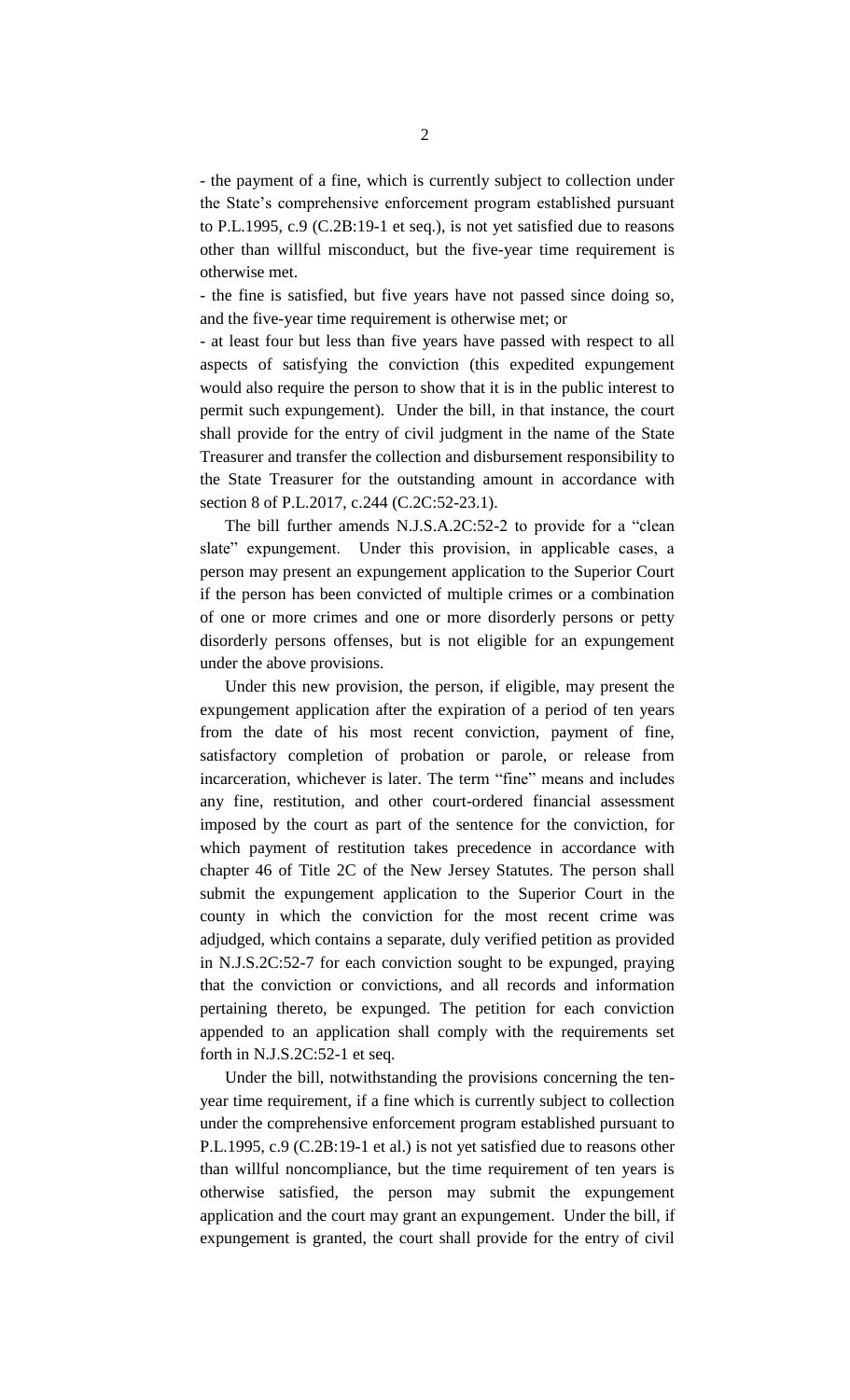judgment in the name of the State Treasurer and transfer the collection and disbursement responsibility to the State Treasurer for the outstanding amount in accordance with section 8 of P.L.2017, c.244 (C.2C:52-23.1).

The bill deletes the provision in N.J.S.A.2C:52-2 concerning the expungement of convictions for the sale and distribution of a controlled dangerous substance, and possession with intent to distribute. This subsection barred expungement in these categories except in cases involving small amounts of marijuana and hashish, or any controlled dangerous substance where the conviction is of the third or fourth degree. The effect of deleting this provision is that for purposes of expungement, convictions for controlled dangerous substance crimes will be treated the same as other crimes and offenses in terms of eligibility.

The bill amends N.J.S.A.2C:52-3 to provide that the following categories of persons are eligible for expungement:

- a person who has been convicted on the same or separate occasions of no more than five disorderly persons offenses, no more than five petty disorderly persons offenses, or a combination of no more than five disorderly persons and petty disorderly persons offenses, and the person does not otherwise have any prior or subsequent conviction for a disorderly persons or petty disorderly persons offense such that the total number of convictions for such offenses exceeds five;

- a person who has been convicted of multiple disorderly persons offenses or multiple petty disorderly persons offenses, or a combination of multiple disorderly persons and petty disorderly persons offenses, which convictions were entered the same day, and the person does not otherwise have any prior or subsequent conviction for another offense in addition to those convictions included in the person's expungement application; or

- a person who has been convicted of multiple disorderly persons offenses or multiple petty disorderly persons offenses, or a combination of multiple disorderly persons and petty disorderly persons offenses, all of which were part of a "crime spree" (described in the same manner as above with respect to a spree which resulted in multiple criminal convictions).

The bill's provisions provide for an automatic expungement of disorderly persons and petty disorderly person offenses as follows:

For any eligible person who files an application for expungement, the Superior Court in the county in which the most recent conviction was adjudged would, within 30 days of the person filing the application, notify relevant law enforcement and criminal justice agencies, including the Superintendent of State Police and the Attorney General, and the Administrative Office of the Courts would include the information required by N.J.S.2C:52-7 for each conviction eligible to be expunged. Upon receipt of the information from the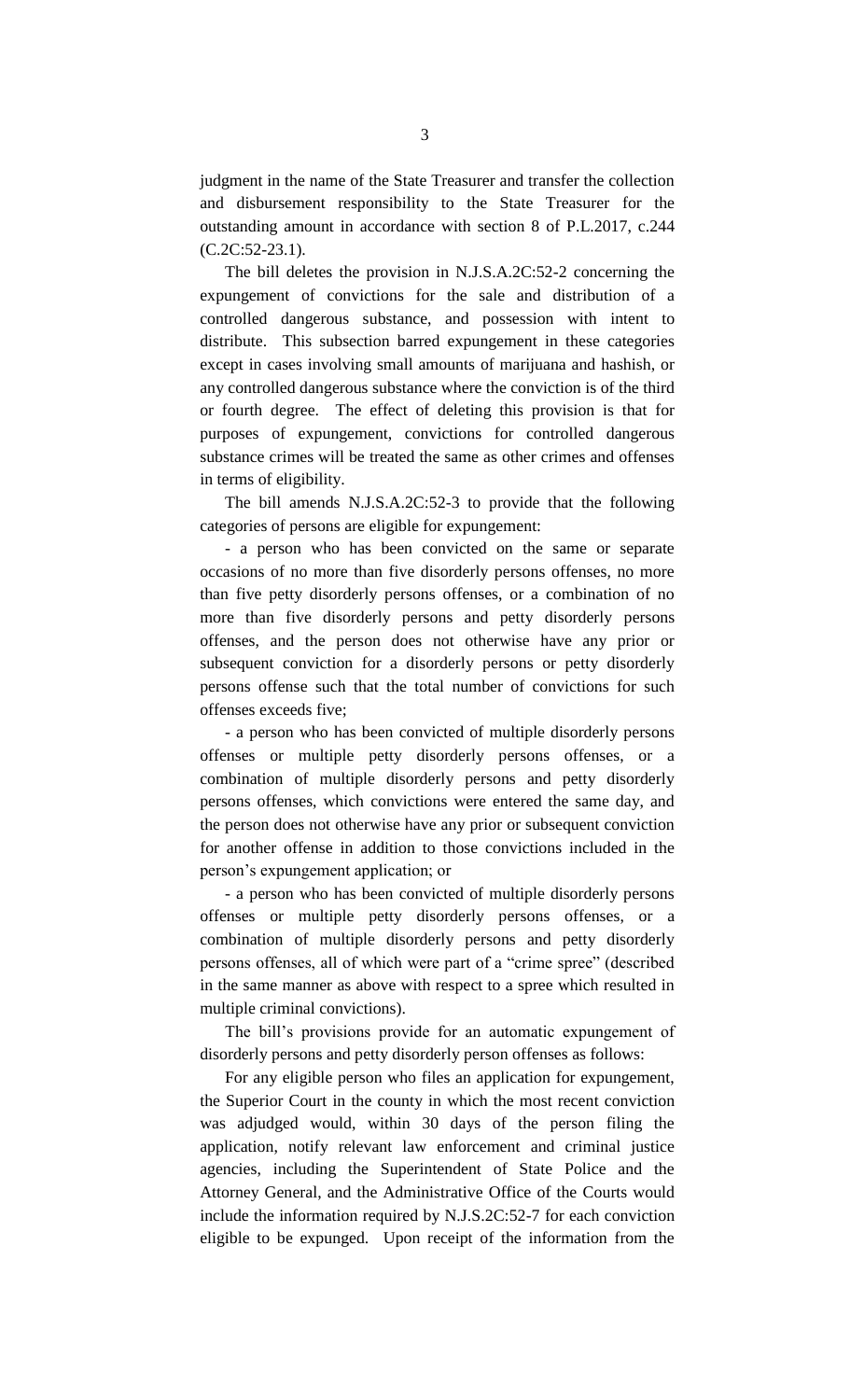Administrative Office of the Courts the relevant law enforcement and criminal justice agencies would, within 30 days, notify the Administrative Office of the Courts of any inaccurate or incomplete data contained in the information provided by the Administrative Office of the Courts or of any other basis for ineligibility under the bill. Unless the relevant law enforcement and criminal justice agencies provide information about any inaccurate or incomplete data, or any other basis for ineligibility, the Administrative Office of the Courts would promptly provide notice of the person's eligibility and the Superior Court would issue an order listing the conviction or convictions to be expunged.

The bill does not change the five-year time requirement for expungements for disorderly persons and petty disorderly persons convictions.

The bill would revise the requirements for the statement which accompanies a petition for expungement in N.J.S.2C:52-8, and the grounds for denial of an application in N.J.S.2C:52-14, consistent with the revisions to N.J.S.A.2C:52-2 and N.J.S.A.2C:52-3.

The bill would transfer fine collection and disbursement functions to the State Treasurer in instances where expungement is granted under N.J.S.A.2C:52-2, but a fine has not been paid in full.

### FISCAL IMPACT:

The Office of Legislative Services (OLS) estimates that the Judiciary would likely incur indeterminate costs to process additional expungement petitions. According to data provided by the Administrative Office of the Courts (AOC) in 2017, about 8,400 expungement requests are filed annually. The bill would increase this number by an indeterminate amount. No data is available to the OLS on the current cost to the Judiciary of administering expungement requests. In addition, it is likely that the Judiciary would be required to make modifications to its automated systems in order to accommodate the bill's provisions, but a precise estimate of the additional cost to make these modifications is not feasible without analysis by the Judiciary. The OLS notes that the bill provides for expungement of certain records without the need for a petition to be filed, which will reduce the workload of the Judiciary to an indeterminate extent. The net impact of these changes on costs of administering expungements is unclear due to the absence of detailed information from the AOC.

The OLS also estimates an indeterminate decrease in revenue from expungement petition filing fees, which would be eliminated by the bill. Information available to the OLS on revenue collected by the Judiciary does not disclose current revenue from expungement petition filing fees. The current filing fee is \$75.00; the fee is not charged for certain expungement petitions. If the fee were collected for all petitions reported to have been filed in 2017, revenue would have